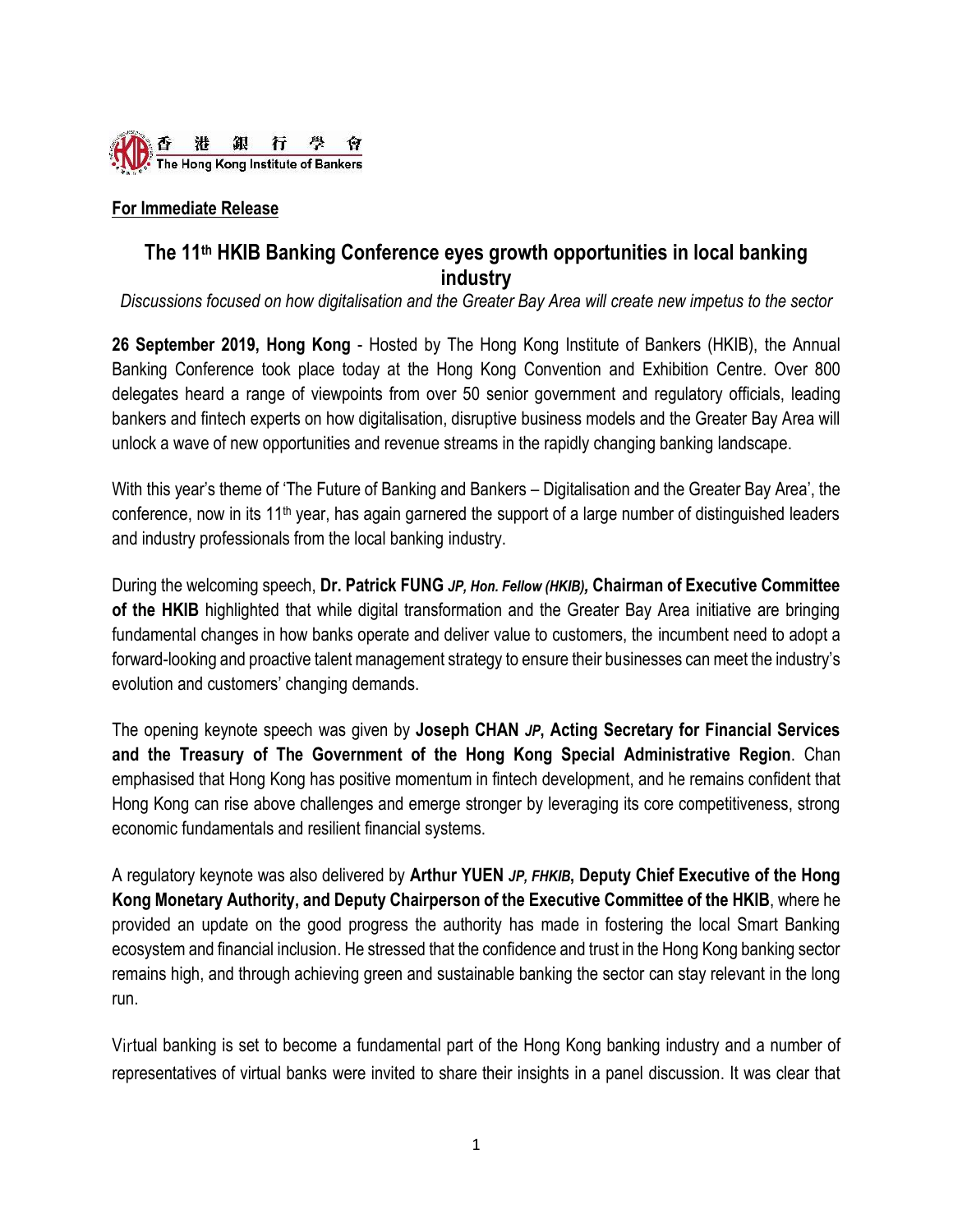these institutions are now advocating for an innovative banking experience to benefit customers, but they noted that recruiting talent with both a technology and business mindset is a significant challenge for them.

The award ceremony of the inaugural Talent Development Excellence Awards also took place at the conference. These accolades were an acknowledgement of the efforts of financial institutions in the areas of talent recruitment and development by enabling and encouraging employees to enrich their knowledge and skills through professional qualifications programmes. The list of winners is as follows:

| Award                                                 | Awardee                                       |
|-------------------------------------------------------|-----------------------------------------------|
| <b>Grand Award</b>                                    | DBS Bank (Hong Kong) Limited                  |
| Star Award - Career Development Framework             | Standard Chartered Bank (Hong Kong) Limited   |
| Star Award - Human Capital Investment                 | China Construction Bank (Asia) Corporation    |
|                                                       | Limited                                       |
| Star Award - HR Strategy                              | China Everbright Bank, Co. Ltd. Hong Kong     |
|                                                       | <b>Branch</b>                                 |
| Star Award - Social Innovation                        | Banking<br>Shanghai<br>Hongkong<br>The<br>and |
|                                                       | <b>Corporation Limited</b>                    |
| Special Mention Award - Effective Use of HR Analytics | <b>Bank of Singapore Limited</b>              |

After the morning plenary sessions, the afternoon featured three streams featuring expert speakers from the local and overseas banking community on the future outlook of the banking industry, fintech, regional and multilateral economic cooperation initiatives, green finance, Regtech and compliance.

\*\*\*Ends\*\*\*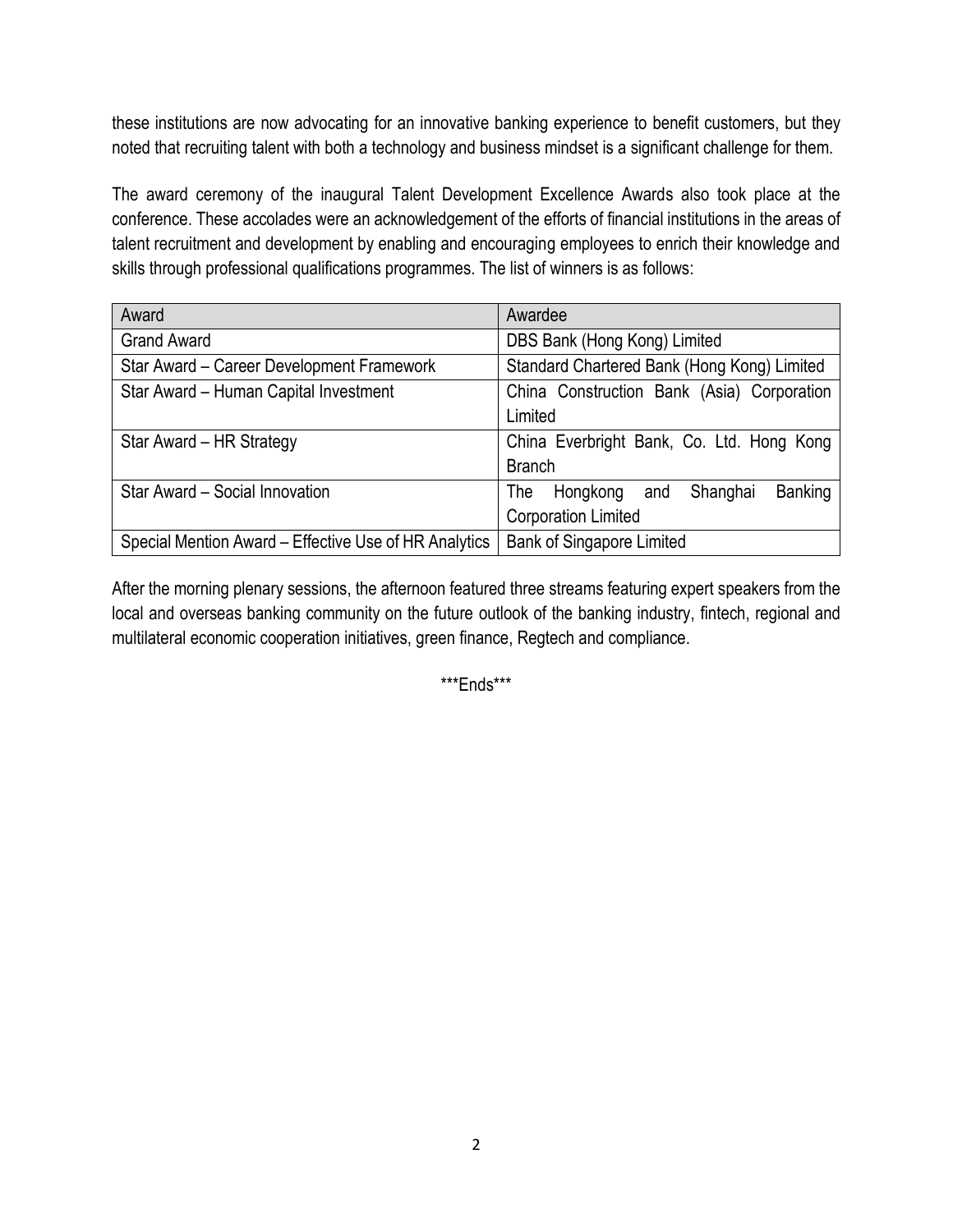**Photo captions:**



**Photo 1:** (From left to right) Rannie LEE, Guangdong Co-Chief Executive, Head of PRD Retail Banking and Wealth Management, HSBC Bank (China) Company Limited; Mary HUEN, Executive Director and Chief Executive Officer, Hong Kong, Standard Chartered Bank (Hong Kong) Limited and BI Mingqiang, President and Chief Executive Officer, China CITIC Bank International Limited at the CEO panel of the Annual Banking Conference hosted by The Hong Kong Institute of Bankers.



**Photo 2:** (Fourth from the left) Joseph CHAN, Acting Secretary for Financial Services and the Treasury of The Government of the Hong Kong Special Administrative Region, present the inaugural Talent Development Excellence Awards at the Annual Banking Conference hosted by The Hong Kong Institute of Bankers.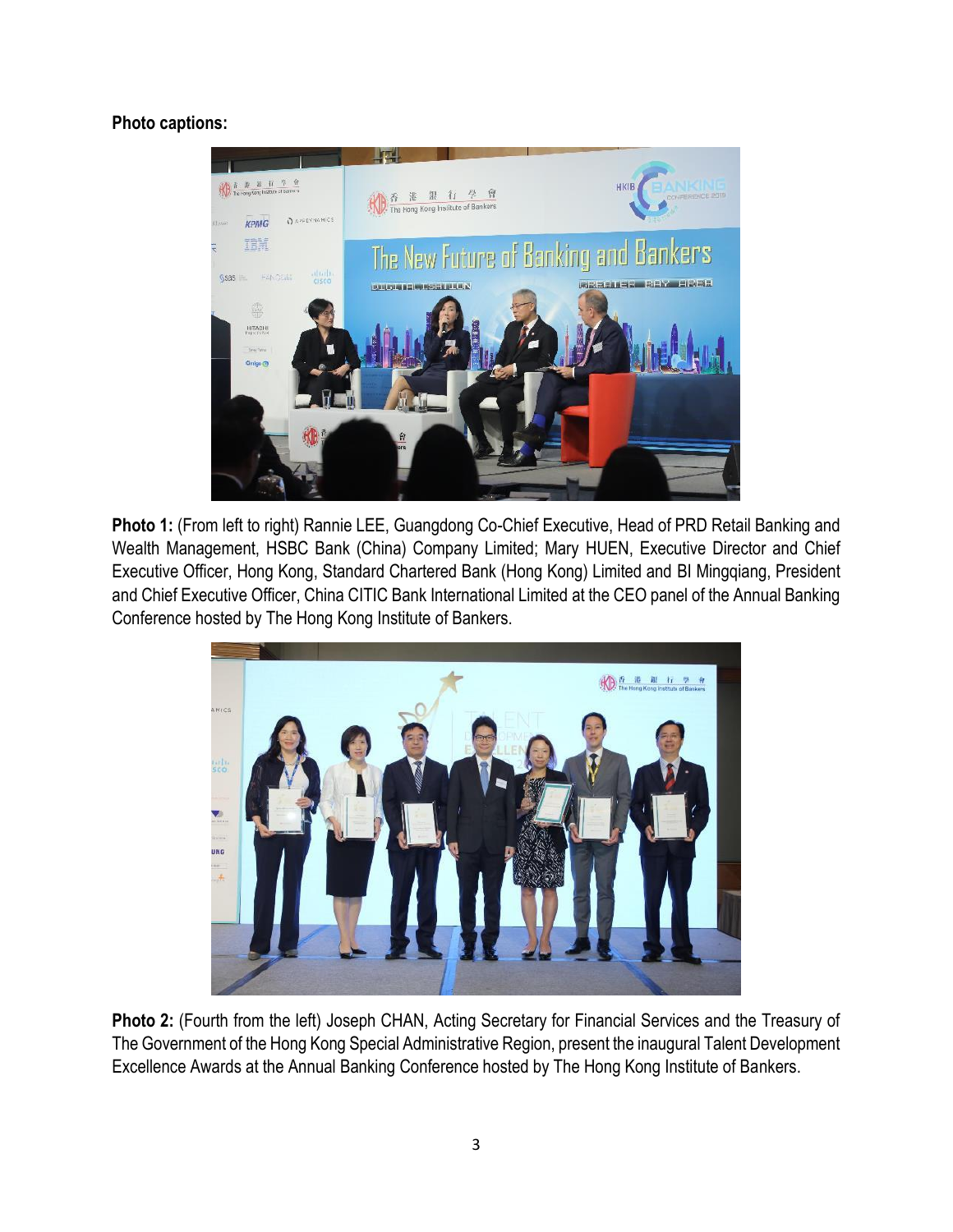

**Photo 3:** Arthur YUEN, Deputy Chief Executive of the Hong Kong Monetary Authority, and Deputy Chairperson of the Executive Committee of The Hong Kong Institute of Bankers gives a regulatory speech at the Annual Banking Conference hosted by the Institute.



**Photo 4:** (From left to right) Tat LEE, Alternate Chief Executive, WeLab Virtual Bank; Deniz GÜVEN, CEO, Virtual Bank by Standard Chartered and Dr Frederic LAU, Chief Executive, Airstar Bank share their insights on how virtual banking is reshaping the industry at the Annual Banking Conference hosted by The Hong Kong Institute of Bankers.